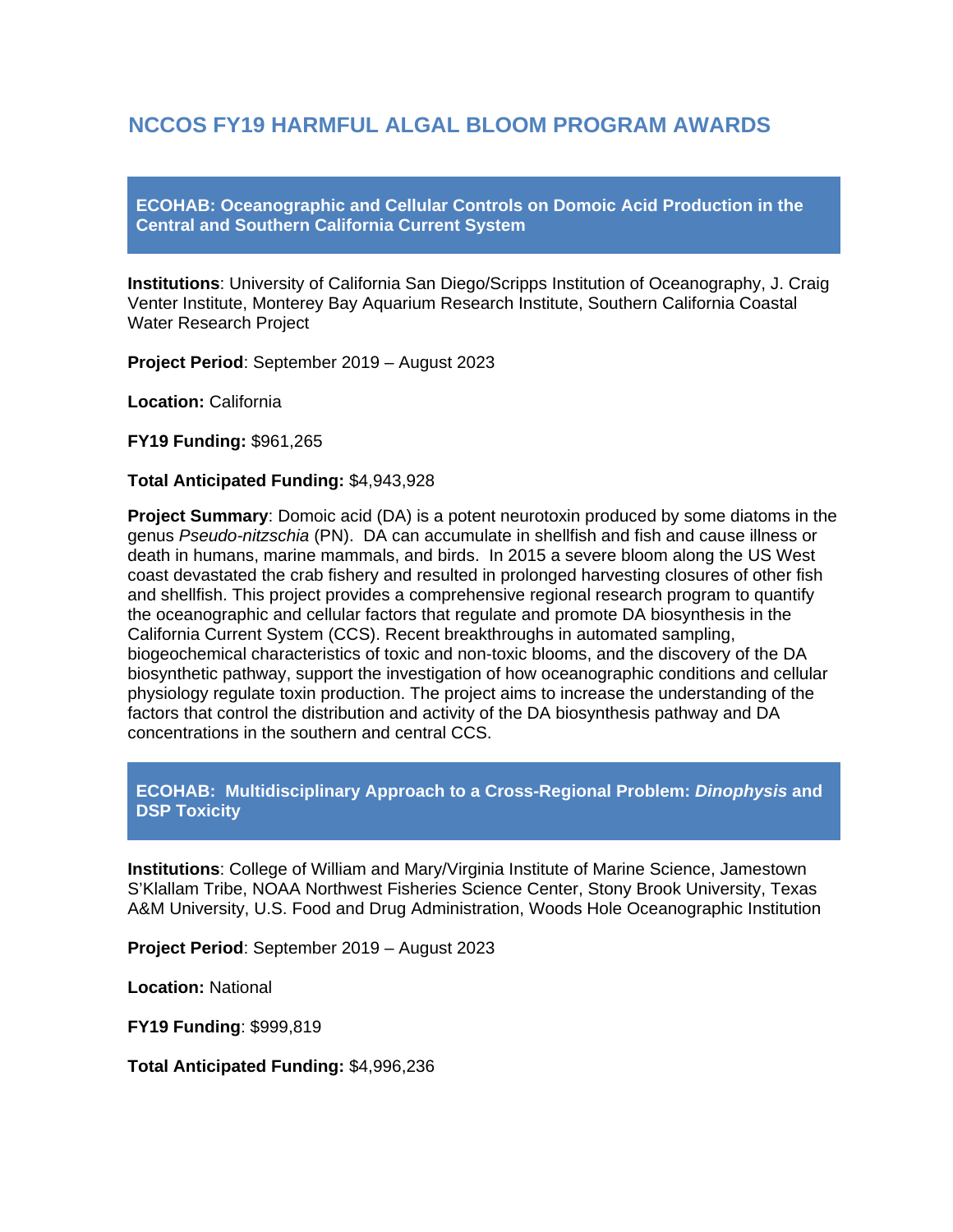**Project Summary**: Diarrhetic shellfish poisoning (DSP) is emerging as a significant and expanding seafood safety threat in coastal regions across the country. Despite the immediate threat to human and ecosystem health, little is known about the environmental and biological drivers *of Dinophysis* growth and toxin production, species or strain variation, or the relative toxicity of the novel *Dinophysis* toxin dihydro-DTX1. This project will develop a nationwide network of Imaging FlowCytobots optimized for monitoring *Dinophysis* blooms to investigate environmental and biological drivers of blooms and toxicity in and across regions. These monitoring data will allow the quantification of *Dinophysis* growth rates and toxin production, and the evaluation of the impact of climate change on the risk of DSP across the U.S. The results of this project will be communicated with state, tribal, and industry groups to address regional management needs.

# **ECOHAB: Life and Death of** *Karenia brevis* **Blooms in the Eastern Gulf of Mexico**

**Institutions**: Mote Marine Laboratory, Bigelow Laboratory for Ocean Sciences, Florida Fish and Wildlife Conservation Commission, New York University-Abu Dhabi, University of Maryland, University of South Florida

**Project Period**: September 2019 – August 2023

**Location**: Florida and Gulf of Mexico

**FY19 Funding**: \$1,901,115

# **Total Anticipated Funding:** \$4,999,995

**Project Summary**: An extensive bloom of the brevetoxin-producing *Karenia brevis*, the Florida red tide, occurred from 2017 to 2019 in Florida. Brevetoxins accumulate in shellfish, requiring shellfish harvesting closures, and kill fish, marine mammals, birds, and turtles. The toxins can be aerosolized by wave action, causing respiratory problems among beach goers. The economic and ecosystem impacts were quite severe during this event. This regional project builds on prior NCCOS-funded *K. brevis* research and applies new field, laboratory, and modeling approaches to better understand interannual variation in the magnitude and duration of Florida red tides. It focuses on the physical, chemical, and biological factors associated with *K. brevis* bloom termination. Project data will include historical bloom analysis, measurements of the predominant physical forcing mechanisms acting on bloom expansion and termination, and laboratory and field measurements of nutrient availability, mixotrophy and associated bacterial and viral communities in later bloom stages. New machine learning and mechanistic models of *K. brevis* will be used for scenario testing and forecasting of the impacts of large scale extreme weather events.

**Florida Harmful Algal Bloom Socioeconomic Assessment** 

**Institutions**: U.S. Integrated Ocean Observing System (IOOS), Gulf of Mexico Coastal Ocean Observing System (GCOOS)

**Project Period**: September 2019 – August 2021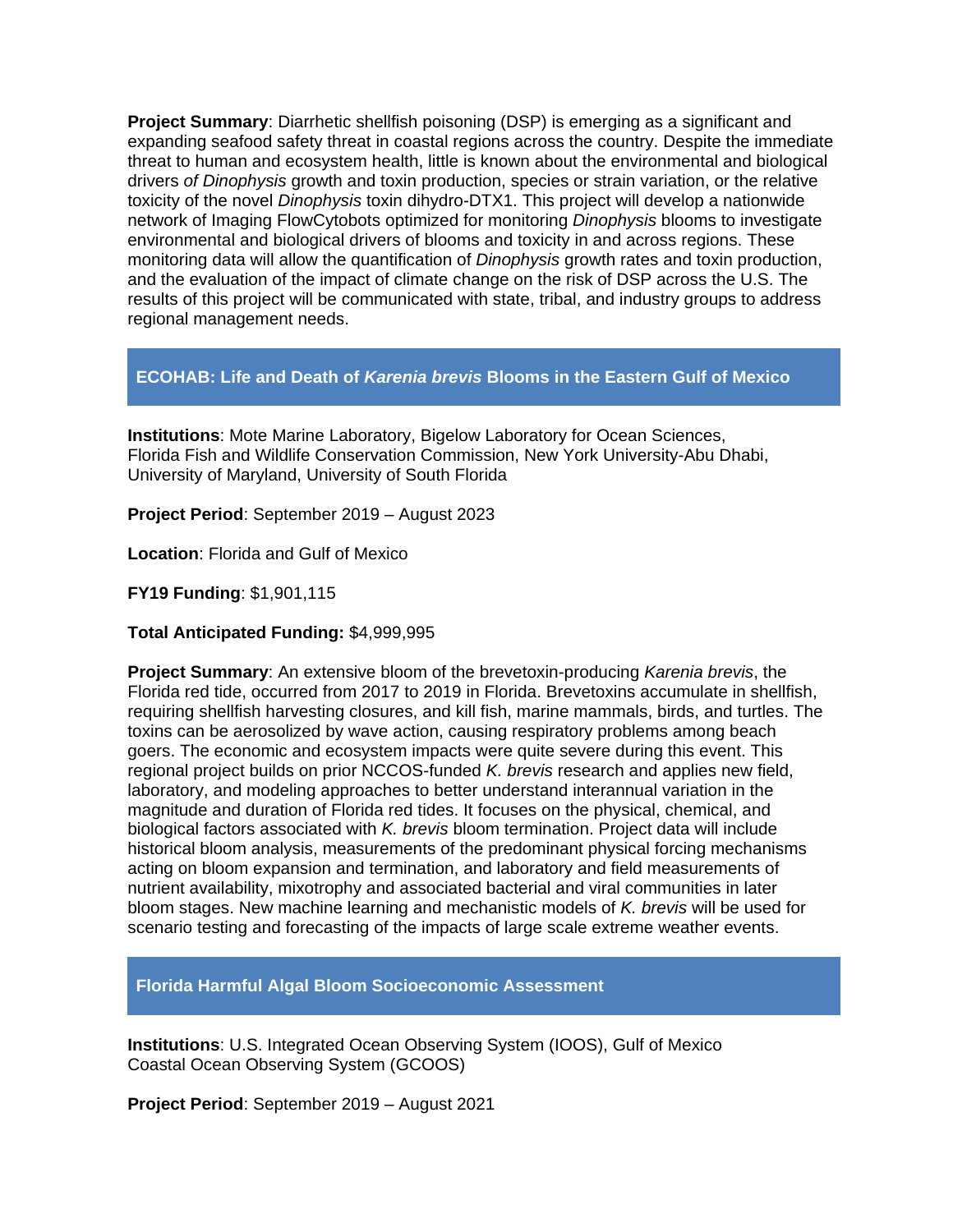### **Location:** Florida and Gulf of Mexico

### **FY19 Funding:** \$600,000

**Project Summary**: [This collaborative effort](https://coastalscience.noaa.gov/news/nccos-and-gcoos-soliciting-proposals-for-assessing-the-social-and-economic-impacts-of-florida-red-tide/) with the U.S. Integrated Ocean Observing System (IOOS)/Gulf of Mexico Coastal Ocean Observing System (GCOOS) will study the sociological and economic impacts of the 2017-2019 *Karenia brevis* harmful algal bloom (HAB) in Florida. One to two projects totaling \$600,000 for a two-year socioeconomic study will be competitively funded. The aim is to quantify the socioeconomic impacts of this extensive HAB event and develop a framework to inform future socioeconomic assessments of HAB events. Specific objectives include determining an aggregated economic valuation of HAB impacts on southwest Florida from 2017-2019, and developing a predictive tool or model to evaluate short- and long-term economic consequences for the region. The project(s) may also include a qualitative examination of the ongoing social and psychological effects of HAB events on different types of citizens (e.g., beach-users, fishermen, tourism industry, real estate, public health facilities, etc.), and how these relate to overall public health. Finally, the project(s) will produce a transferable framework, including lessons learned, to inform national-scale efforts to evaluate the socioeconomic effects and overall impacts of HABs.

**MERHAB: HAB Observing Network - New England (HABON-NE): An Adaptive Observing Network for Real-Time, In Situ HAB Monitoring and Data Sharing Across New England**

**Institutions**: Woods Hole Oceanographic Institution, Florida Fish and Wildlife Commission, Northeastern Regional Association of Coastal Ocean Observing Systems, NOAA NCCOS

**Project Period**: September 2019 – August 2024

**Location**: New England

**FY19 Funding**: \$595,900

# **Total Anticipated Funding:** \$2,977,045

**Project Summary**: New England coastal waters have long been impacted by *Alexandrium*, a species that causes paralytic shellfish poisoning (PSP). Other species have recently emerged in the Gulf of Maine, including *Pseudo-nitzschia* and *Dinophysis,*  capable of producing toxins that can cause amnesic shellfish poisoning (ASP) and diarrhetic shellfish poisoning (DSP) syndromes, respectively. Other fin- and shellfish killing species have also recently appeared in the Gulf of Maine. Emergence of all these species has resulted in nearly year round HAB threats that may negatively impact aquaculture, fishing, and tourism in this region. This project creates the HAB Observing Network - New England (HABON-NE), aligning academic, industry, state, and federal scientists to deploy a fleet of advanced sensors, including the Environmental Sample Processor and Imaging FlowCytobot, and mobile sensor platforms, including PhytO-ARM and SeaTrac ASV. This extensive network will enable year-round monitoring to meet changing seasonal threats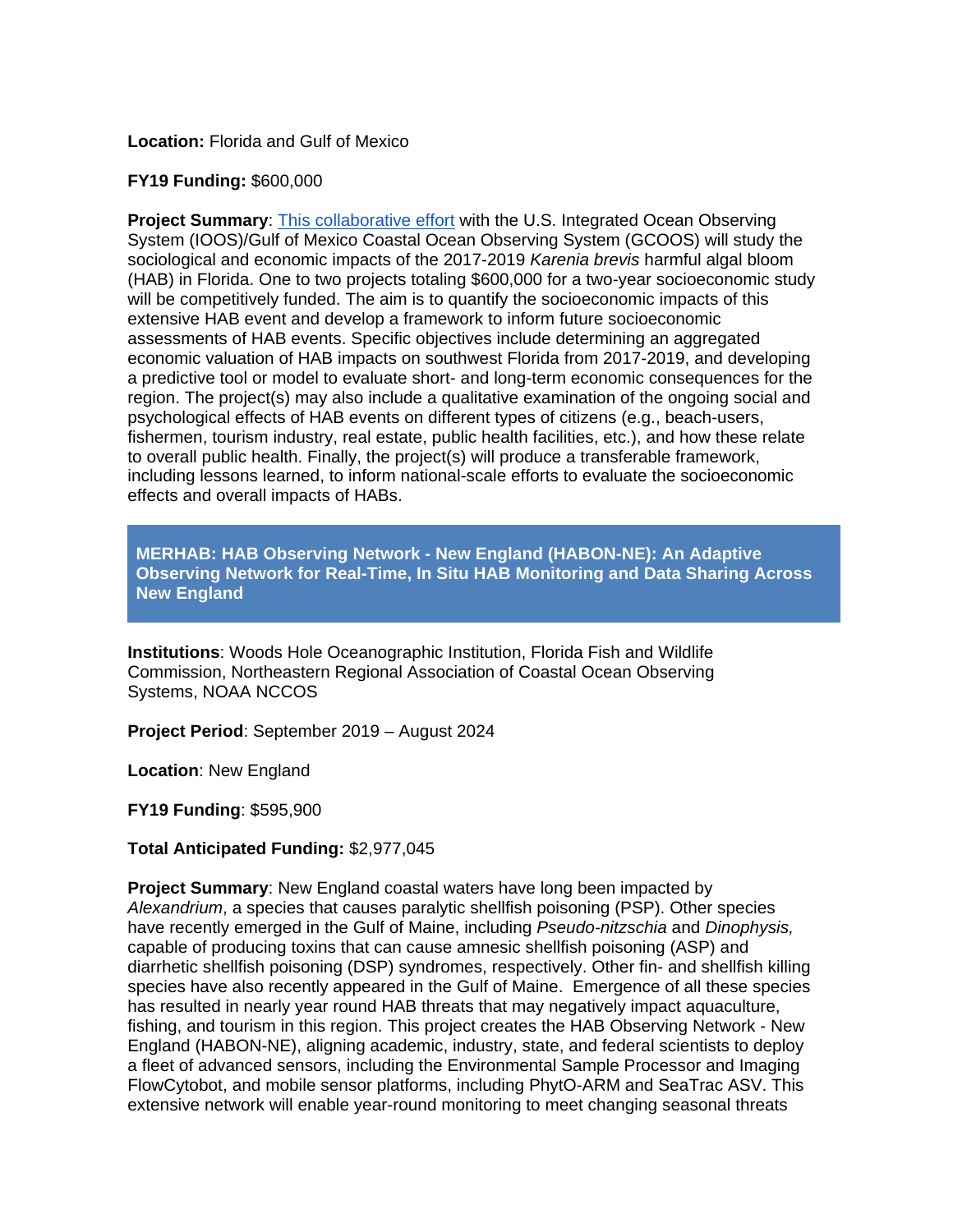and respond to unexpected ones. HAB cell and toxin observations, model outputs, contextual data, and management actions will be shared with resource managers and stakeholders as they are created through the WHOI HAB Hub (WHHub). This existing, open source platform facilitates regional-scale integration and sharing of HAB information.The project will also implement a toxicity model that translates high frequency, *in situ* estimates of cell concentrations into estimates of PSP toxin loads in shellfish derived from ESP data. This modeling effort will evaluate the feasibility providing toxicity estimates as part of the NOAA NCCOS Gulf of Maine *Alexandrium* forecast model output. This project will significantly advance HAB monitoring in the region and beyond.

**MERHAB: Strengthening Early Warning and Forecasts of Domoic Acid Events in the Pacific Northwest: Using the Environmental Sample Processor to Close the Data Gap**

**Institutions**: University of Washington/Applied Physics Laboratory

**Project Period**: September 2019 – August 2024

**Location:** Pacific Northwest

**FY19 Funding:** \$299,884

**Total Anticipated Funding:** \$1,499,202

**Project Summary**: In the Pacific Northwest (PNW), blooms of *Pseudo-nitzschia* that produce domoic acid (DA) are a significant human health threat and extremely costly to coastal communities. They have caused prolonged closures of the commercial, subsistence, and recreational razor clam fisheries and at times devastated the commercial Dungeness crab fishery, resulting in millions of dollars in lost expenditures and federal fisheries disaster declarations. This project improves early warnings and forecasts of DA events in this region. Existing Second Generation Environmental Sample Processors (2G ESP) off the coast of Washington will be modified with mission enhancing and cost-saving upgrades to enable more frequent, regular, and reliable offshore monitoring. The project will improve ESP communications, the number and length of deployments, and sampling capacity to provide real-time offshore DA levels throughout the HAB season. This enhanced ESP data will be incorporated into existing forecasting and management tools, providing early warnings of blooms, and improving the accuracy of PNW HAB Bulletin forecasts. The project builds on prior NCCOS/CRP and IOOS investments in the PNW to advance monitoring and forecasting of DA events.

**MERHAB: Microcystins in Bivalves: Optimizing of Monitoring for and Minimizing Risk From an Emerging Human Health Threat**

**Institutions**: Stony Brook University, University of California Santa Cruz

**Project Period**: September 2019 – August 2021

**Location**: Nationwide (potential application to any locations with shellfish and CyanoHABs)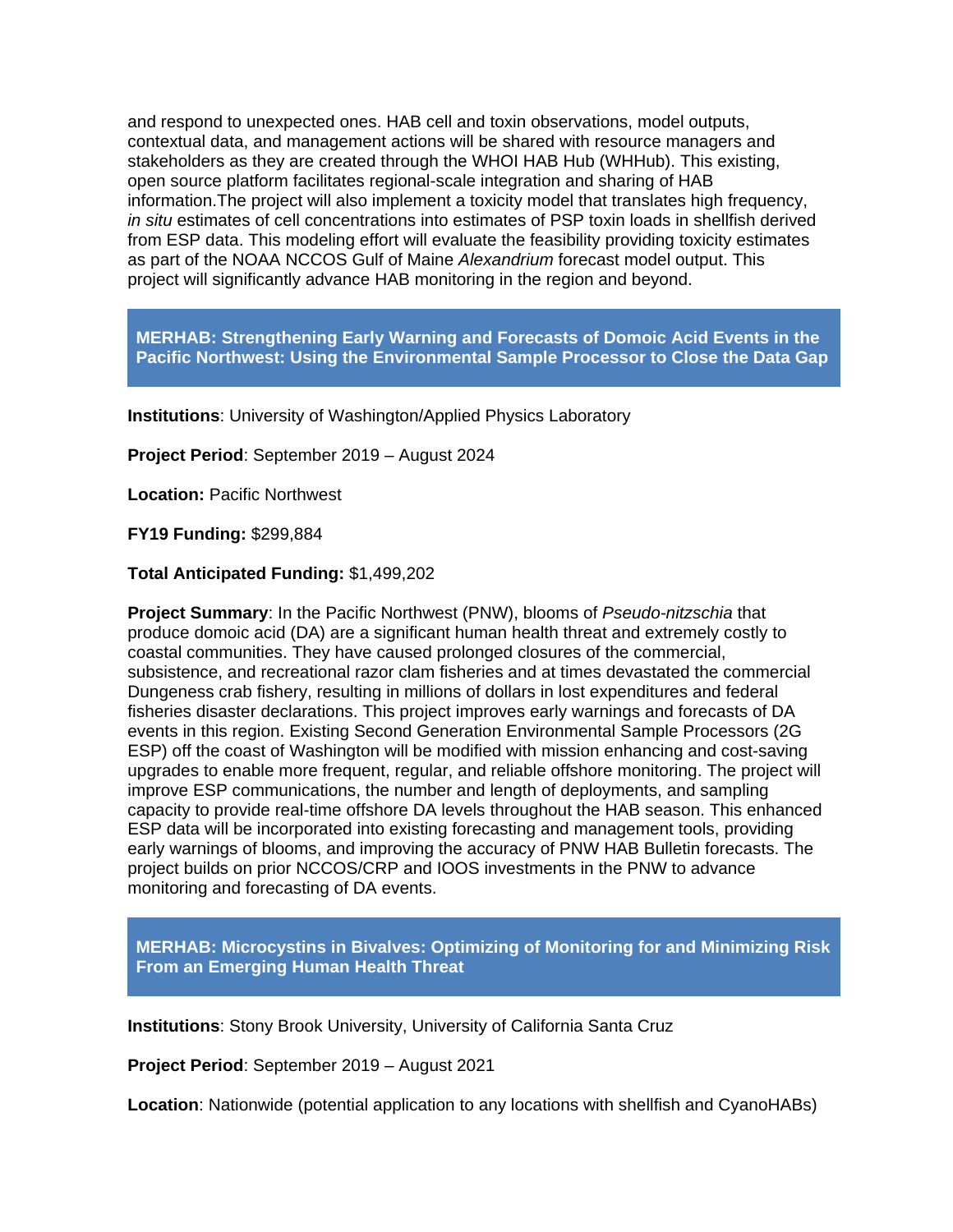### **FY19 Funding:** \$597,206

### **Total Anticipated Funding:** \$905,300

**Project Summary**: This project addresses an emerging concern across the U.S.-- the transfer of freshwater algal toxins into the marine environment where they can infiltrate the food web and present a health risk to both humans and wildlife. Multiple bivalve species (wild, caged\sentinel, and farmed) will be sampled from a number of East and West Coast fresh, brackish, and marine locations identified in partnership with existing state or regional monitoring programs, shellfish restoration programs, and aquaculture companies in New York, Maryland, Virginia, and California. The project addresses critical knowledge gaps in the extent of microcystin contamination in marine bivalves and the optimal methods for quantification. Traditional and novel microcystin monitoring approaches in both bivalves and water samples will be evaluated for their collective suitability to detect microcystins in marine bivalves. This study will generate baseline information on the occurrence, prevalence, and concentrations of microcystins in bivalves, including environmental predictors of microcystin accumulation and depuration in bivalves.This information is needed to begin to manage the threat of microcystins in bivalves.

**MERHAB: Portable Toxin Detection Technology to Support Great Lakes Decision Support Tools**

**Institutions**: Bowling Green State University, LimnoTech, Inc., MBio Diagnostics, Inc., NOAA NCCOS, Ohio State University, University of Michigan Cooperative Institute for Great Lakes Research, University of Toledo

**Project Period**: September 2019 – August 2022

**Location:** Great Lakes

**FY19 Funding:** \$408,371

#### **Total Anticipated Funding:** \$876,843

**Project Summary**: This project improves the rapid detection of cyanotoxins in the field to provide managers with timely information on risk and minimize exposure to stakeholders. The project team will pilot use of a commercially-available rapid, portable system capable of quantitative detection of two cyanobacterial toxins, cylindrospermopsins and microcystins. This system will be integrated into existing monitoring programs that engage recreational beach managers, water treatment plant operators, charter boat captains, and state environmental scientists. The project team will concurrently evaluate and validate the system against the current 'gold standard' analytical method and determine the system's accuracy and sensitivity for detecting common microcystin congeners. End users will communicate results to the project team and selected resource managers in real time using a cell phone application. The rapid detection technology and improved monitoring strategies piloted in this project will prevent human exposure to contaminated drinking and recreational waters in western Lake Erie and in other similarly affected water bodies around the United States.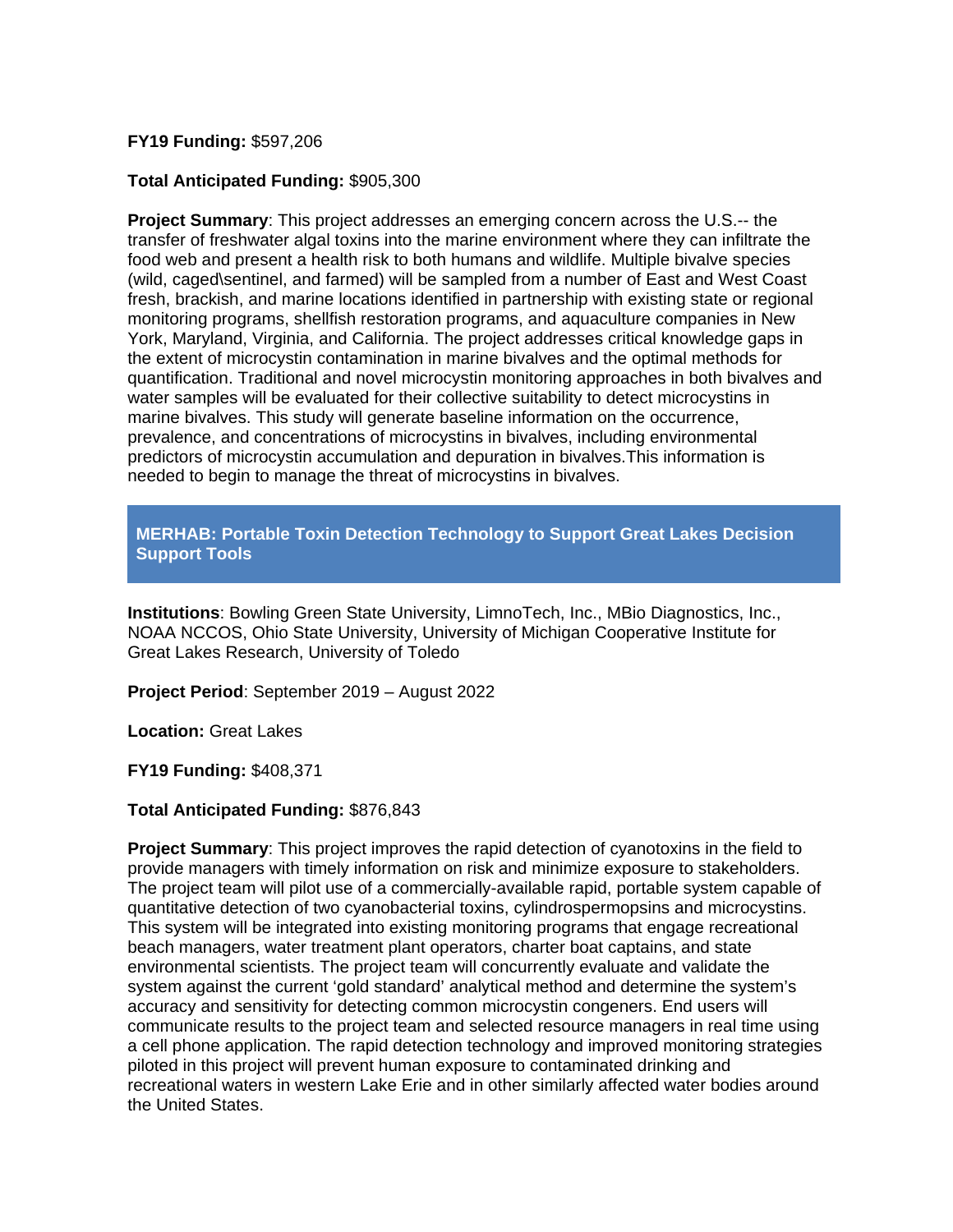**MERHAB: Application of Quantitative Molecular Methods to Characterize Abundance and Distribution of** *Alexandrium* **Cysts for NOAA's HAB Forecasting**

**Institutions**: University of Washington Tacoma, NOAA NCCOS, University of Alaska Fairbanks, Alaska Sea Grant

**Project Period**: September 2019 – August 2022

**Location**: Pacific Northwest and New England

**FY19 Funding:** \$227,241

**Total Anticipated Funding:** \$562,209

**Project Summary:** This project develops two lab-based quantitative molecular methods for the detection and counting of *Alexandrium catenella* resting cysts in sediment from the Gulf of Maine, Washington (Puget Sound), and Alaska (Kodiak & Kachemak Bay). The project will develop a target-specific DNA probe for a fluorescent *in situ* hybridization (FISH) assay. The potential use of a previously developed quantitative polymerase chain reaction (qPCR) marker, designed for use in vegetative cells, will be tested for cyst detection and identification. Standard curves between microscopic-FISH methods and the qPCR method will be evaluated. These new methods will be validated against conventional microscopic identification and quantitation techniques. The molecular detection methods will reduce time and effort, and improve the accuracy of cyst counting and identification methods. Additionally, this project will transfer these methods to HAB researchers, monitoring organizations, and stakeholders. This work leverages past and current ECOHAB projects and benefits the NOAA HAB Operational Forecasting System. The project will provide a management-relevant tool to help stakeholders with rapidly planning and forecasting PSPrelated HAB events using an existing NOAA platform in a cost and time effective manner.

### **MERHAB: Emerging Algal Toxins in the California Current System: Responding to Known Threats, Preparing for the Future**

**Institutions**: University of California Santa Cruz, Central and Northern California Ocean Observing System, Central Valley Regional Water Quality Control Board, Lummi Nation, Northwest Indian College/Salish Sea Research Center), Southern California Coastal Ocean Observing System

**Project Period**: September 2019 – August 2023

**Location:** California and Washington / West Coast/ Pacific

**FY19 Funding:** \$499,468

**Total Anticipated Funding:** \$1,088,156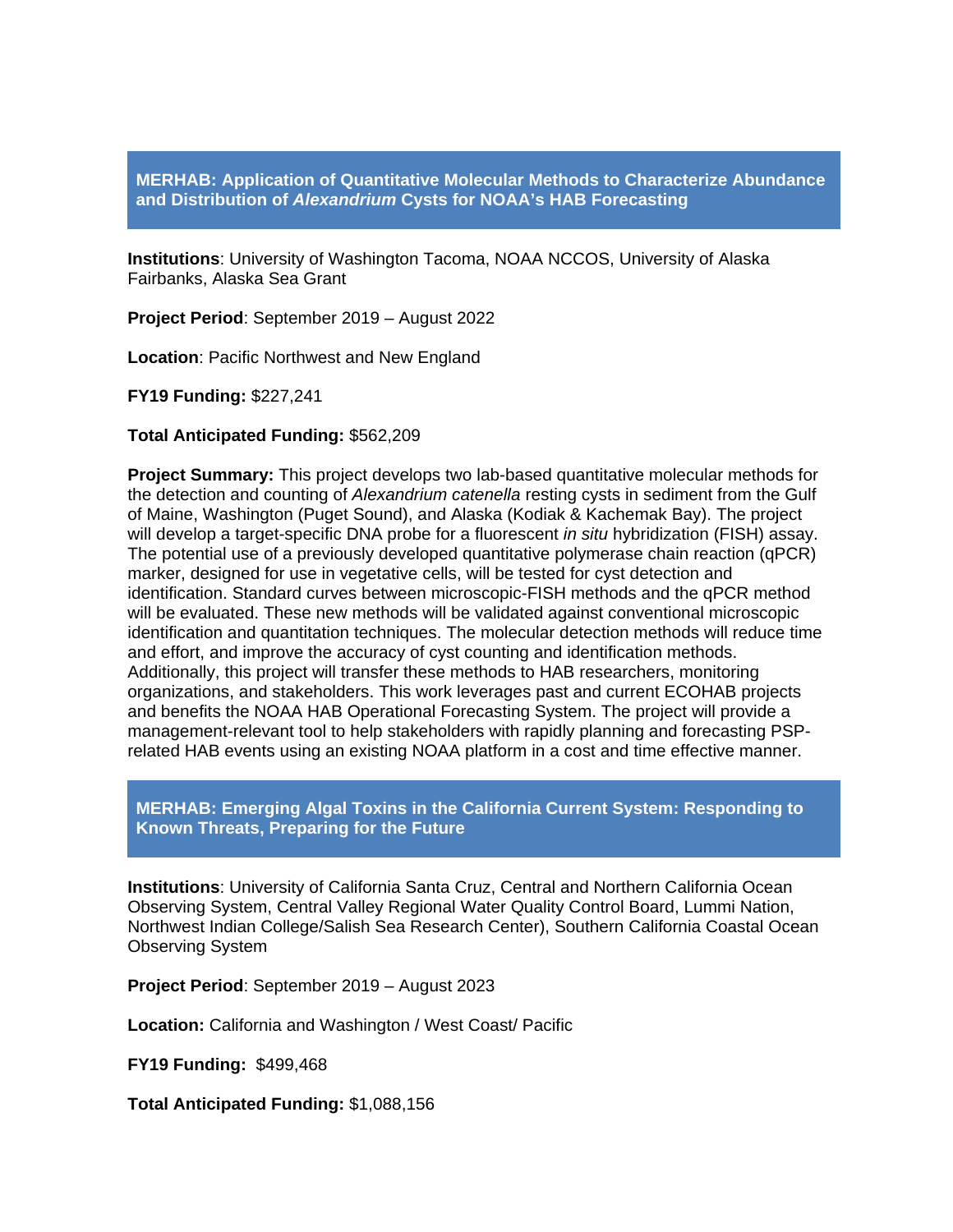**Project Summary:** Surveys in California have highlighted the co-occurrence of multiple HAB toxin groups, but these are severely under-reported threats driven by interactions at the land-sea interface where freshwater and marine toxins mix. A more holistic approach to understanding and predicting HABs is a fundamental requirement for their monitoring and management. The project will evaluate the ability of the passive resin-based sampling method, Solid Phase Adsorption Toxin Testing (SPATT), to simultaneously measure multiple toxins in coastal environments, focusing on the California Current System (CCS). Common toxigenic HAB taxa in the region include *Pseudo-nitzschia*, *Alexandrium*, *Dinophysis*, *Akashiwo*, and *Microcystis*. The project will compare SPATT resin types and membranes; examine the effects of flow rates and binding kinetics; conduct field deployments for environmental sensitivity; and analyze historical (over 10 years) and current preserved SPATTs to evaluate multiple phycotoxins in the CCS ecosystem.The work builds upon previous NCCOS HAB projects and the PI team involves scientists from key California stakeholders. This project will engage diverse stakeholder groups by establishing a standard operating protocol that will make results applicable to a wide range of managers and monitoring within the region and across the United States.

**MERHAB: Developing a Machine Learning-Based, High Resolution, Predictive Capacity for Monitoring Paralytic Shellfish Toxins Along the Gulf of Maine Coastline**

**Institutions:** Bigelow Laboratory for Ocean Sciences, Maine Department of Marine **Resources** 

**Project Period:** September 2019 – August 2021

**Location:** New England

**FY19 Funding:** \$521,157

**Total Anticipated Funding:** \$772,620

#### **Project Summary:**

Extensive blooms of *Alexandrium* occur in the Gulf of Maine each year and produce toxins that can accumulate in shellfish, causing Paralytic Shellfish Poisoning. Regional shellfish management agencies conduct rigorous monitoring activities to ensure the safety of shellfish consumers and support the shellfish industry. These stakeholders have requested forecasts of paralytic shellfish toxins (PST) in shellfish, targeted to specific stretches of coastline and bays in the region. The project will implement a machine-learning based forecast with high spatial and temporal resolution. Using historical shellfish toxin data from Bigelow Laboratory and the Maine Department of Marine Resources (DMR), this forecast predicted the onset and decline of shellfish toxicity in specific locations with > 95% accuracy one to two weeks in advance. The investigators will develop an automated data pipeline to generate a machine learning-based forecast from PST monitoring data for over 30 locations along the Maine coast. Past and current location-specific information and reports will be available to end-users via the internet. This project will develop, refine, and test products to communicate optimal shellfish production and harvest times, and early warning of changes in shellfish toxicity levels. The project will help agencies better mitigate the severe impacts